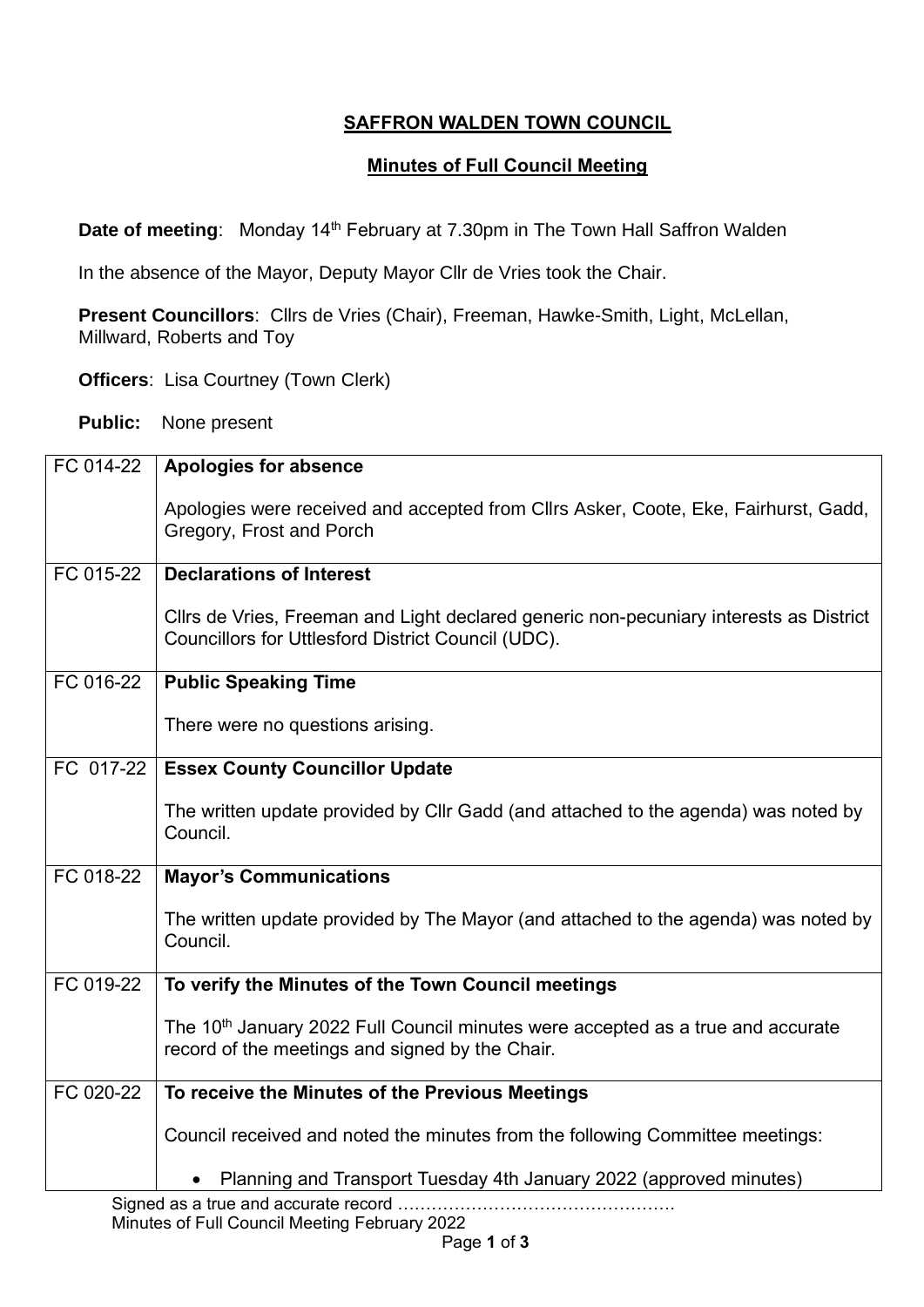|           | Planning and Transport Thursday 13th January 2022 (approved minutes)<br>$\bullet$<br>Planning and Transport Thursday 27th January 2022 (draft minutes)                                                                                                                                                                                                                                                                                                                                            |
|-----------|---------------------------------------------------------------------------------------------------------------------------------------------------------------------------------------------------------------------------------------------------------------------------------------------------------------------------------------------------------------------------------------------------------------------------------------------------------------------------------------------------|
|           | Finance and Establishment 17th January 2022 (draft minutes)                                                                                                                                                                                                                                                                                                                                                                                                                                       |
|           | Assets and Services 24th January 2022 (draft minutes)<br>$\bullet$                                                                                                                                                                                                                                                                                                                                                                                                                                |
| FC 021-22 | <b>Meeting Dates</b>                                                                                                                                                                                                                                                                                                                                                                                                                                                                              |
|           | The proposed dates were agreed by Council.                                                                                                                                                                                                                                                                                                                                                                                                                                                        |
| FC 022-22 | <b>Mayoral Selection</b>                                                                                                                                                                                                                                                                                                                                                                                                                                                                          |
|           | Council noted the reminder to submit Mayoral selections by Monday $7th$ March.                                                                                                                                                                                                                                                                                                                                                                                                                    |
| FC 023-22 | <b>Policies</b>                                                                                                                                                                                                                                                                                                                                                                                                                                                                                   |
|           | Council adopted the vexatious policy until October 2022 but asked for online social<br>media vexatious behaviour to be included. Cllrs asked that a 'flow chart' is prepared<br>illustrating how action might be taken out.                                                                                                                                                                                                                                                                       |
| FC 024-22 | <b>Road Closure Consultation</b>                                                                                                                                                                                                                                                                                                                                                                                                                                                                  |
|           | Council noted that the Town Centre Road Closure consultation will be presented to<br>the Assets and Services Committee on Monday 28th February.                                                                                                                                                                                                                                                                                                                                                   |
| FC 025-22 | <b>Persimmon Homes</b>                                                                                                                                                                                                                                                                                                                                                                                                                                                                            |
|           | Council noted the update and passed on thanks to the Town Clerk and Operations<br>Manager for their continued and positive progression of all outstanding matters with<br>Persimmon Homes. The Clerk advised that Persimmon Homes would also be<br>connecting some homes in Little Walden Road to the mains sewerage (ie the weeper<br>pipes would be connected to the foul sewerage); this at the cost and expense of<br>Persimmon Homes and residents had been invited to opt into these works. |
| FC 026-22 | <b>Reports from other Meetings</b>                                                                                                                                                                                                                                                                                                                                                                                                                                                                |
|           | No meetings reported.                                                                                                                                                                                                                                                                                                                                                                                                                                                                             |
| FC 027-22 | <b>Additional Forthcoming Meetings</b>                                                                                                                                                                                                                                                                                                                                                                                                                                                            |
|           | No meetings reported.                                                                                                                                                                                                                                                                                                                                                                                                                                                                             |
| FC 028-22 | <b>Urgent Items</b>                                                                                                                                                                                                                                                                                                                                                                                                                                                                               |
|           | No matters raised.                                                                                                                                                                                                                                                                                                                                                                                                                                                                                |
| FC 029-22 | Date and time of Next meeting(s)                                                                                                                                                                                                                                                                                                                                                                                                                                                                  |
|           | The Chair reminded all that the next meeting is scheduled for Monday $14th$ March<br>2022 and 7.30pm in The Town Hall.                                                                                                                                                                                                                                                                                                                                                                            |

Signed as a true and accurate record …………………………………………. Minutes of Full Council Meeting February 2022